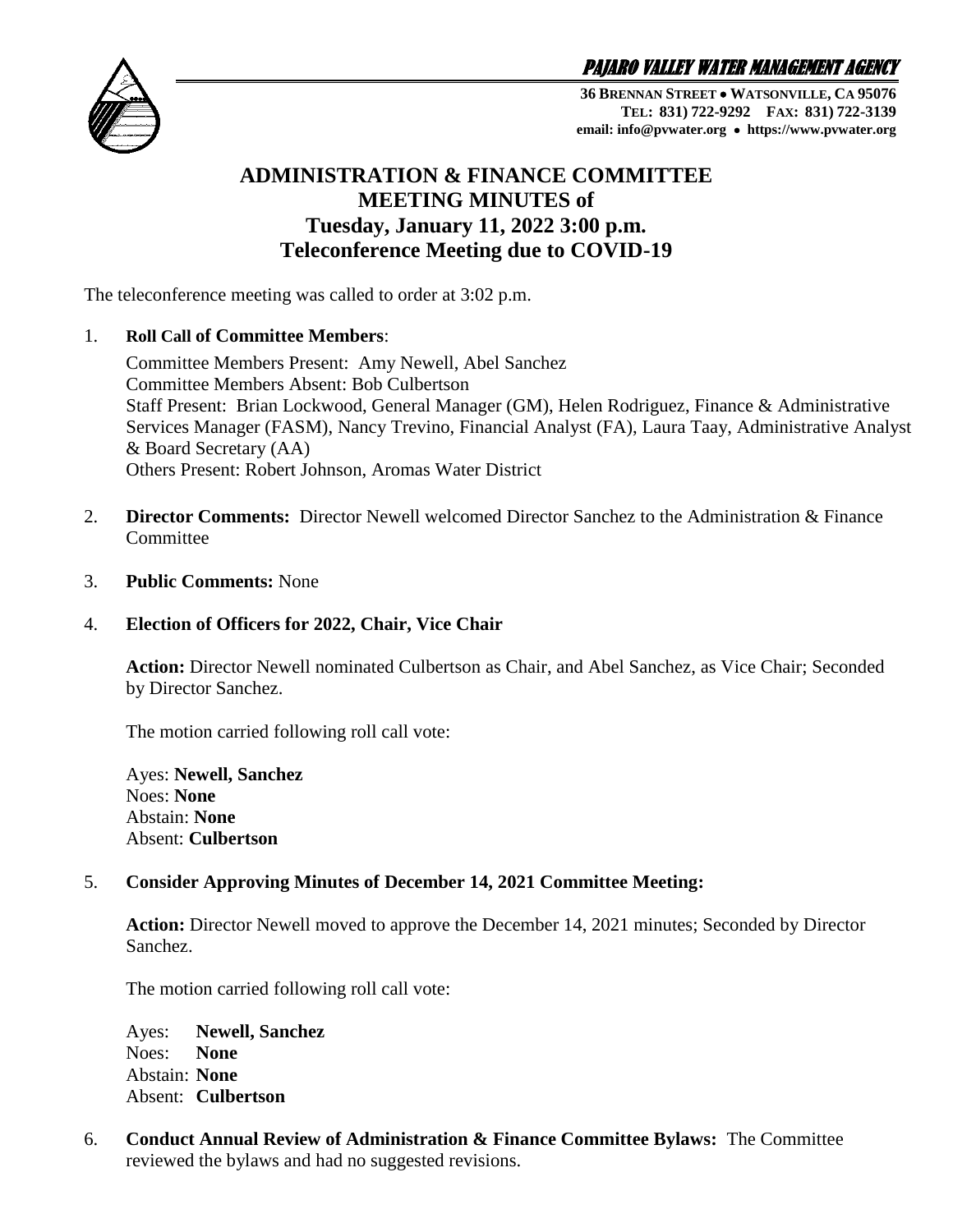7. **Consider Aromas Water District Request to Annex and Extend Service to Certain Cole Road and Rocks Road Properties:** Robert Johnson, Aromas Water District General Manager, summarized the reasons for the request to the Committee and responded to questions. Details are in the presentation posted on the Committee's webpage: [https://www.pvwater.org/administration-finance.](https://www.pvwater.org/administration-finance)

**Action:** Director Newell moved to recommend the Board approve Aromas Water District's request to annex and extend service to certain Cole Road and Rocks Road Properties; Seconded by Director Sanchez.

The motion carried following roll call vote:

Ayes: **Newell, Sanchez** Noes: **None** Abstain: **None** Absent: **Culbertson**

8. **Consider Amendment to Agreement with Smith & Associates, Inc. for College Lake Integrated Resources Management Project Pipeline Property Appraisals in an amount not to exceed \$120,000:** GM Lockwood summarized the existing agreement with Smith & Associates, Inc. as well as the proposed scope of work described in the first amendment, which is included in the agenda packet.

**Action:** Director Newell moved to recommend approval of the amendment to the agreement with Smith & Associates, Inc. and place the item on the consent agenda for Board consideration of approval; Seconded by Director Sanchez.

The motion carried following roll call vote:

Ayes: **Newell, Sanchez** Noes: **None** Abstain: **None** Absent: **Culbertson**

9. **Consider Finance & Administrative Services Manager Recruitment:** GM Lockwood provided a summary of the proposed recruitment plan for the FASM position, including an evaluation of the salary schedule.

**Action:** Director Newell moved to recommend the Board approve the recruitment plan along with an increase to the salary schedule by setting the top step (Step 7) at \$170,000 annually, and to place the item on the consent agenda for Board consideration; seconded by Director Sanchez.

The motion carried following roll call vote:

Ayes: **Newell, Sanchez** Noes: **None** Abstain: **None** Absent: **Culbertson**